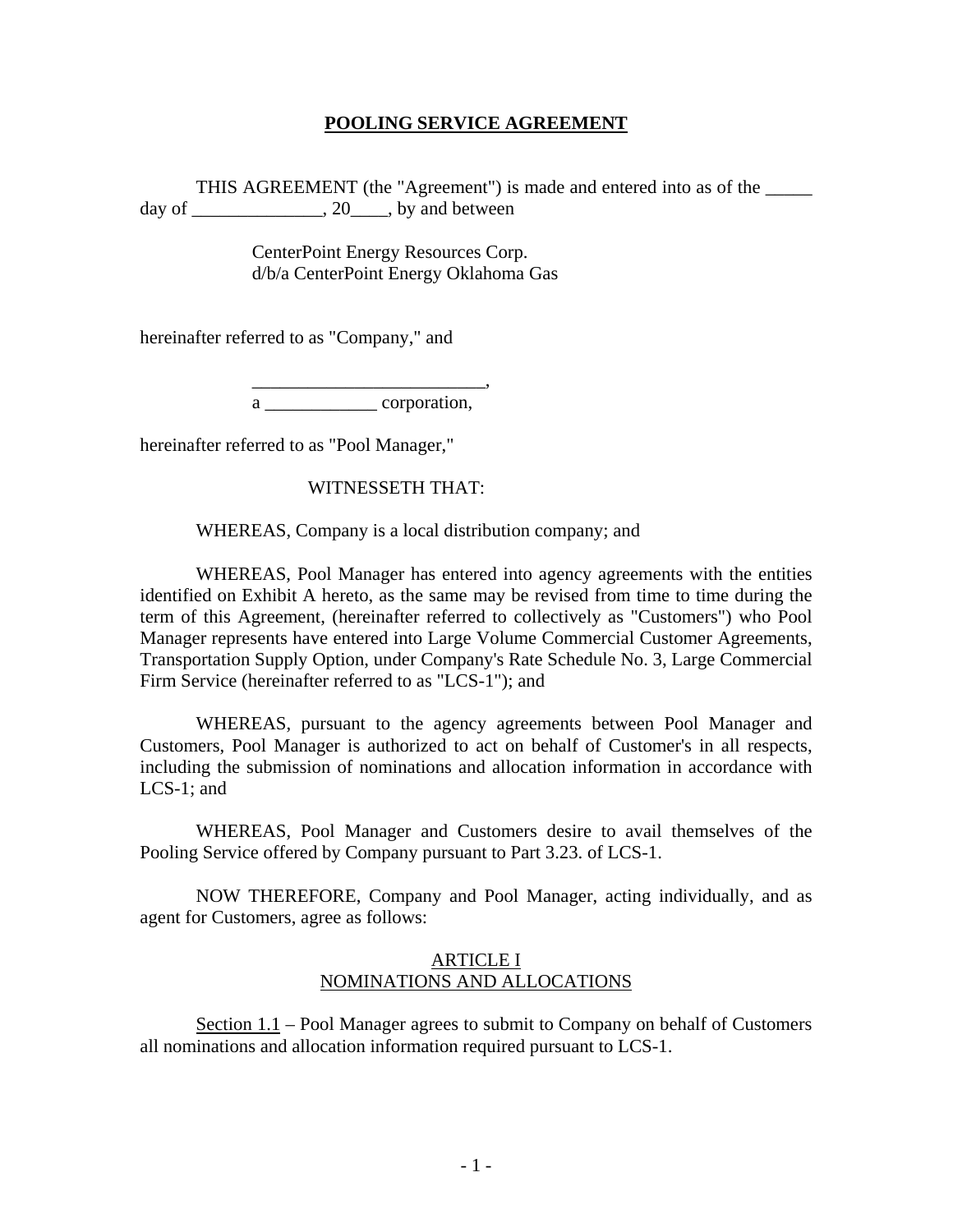#### ARTICLE II IMBALANCES

Section  $2.1$  – Imbalances between receipts and deliveries among the Customers subject to this Agreement will be calculated by determining the difference between the total aggregated deliveries by the Customers to Company at receipt points and the total aggregated deliveries received by the Customers at delivery points.

 Section 2.2 – The imbalance tolerance set forth in Parts 3.21.5. and 3.21.8. shall apply to the aggregated imbalance total, unless and until pooling rights are interrupted by Company for a specified period.

#### ARTICLE III PAYMENTS

 Section 3.1 – Payments due Company for Customers' imbalances arising under LCS-1 shall be paid by Pool Manager.

Section  $3.2$  – In the event Pool Manager should fail to timely pay the imbalances set forth in Section 3.1 of this Agreement, then Company shall redetermine the imbalance payments due by each Customer, which redetermination shall be made without benefit of the aggregated tolerances, and each Customer shall pay the said redetermined imbalance payment.

# ARTICLE IV TERM

Section  $4.1$  – This Agreement shall be effective \_\_\_\_\_\_\_\_\_\_\_\_\_\_\_\_\_\_\_\_\_\_\_\_\_ and, shall continue from month to month thereafter until terminated by either party upon written notice delivered at least five (5) days prior to the beginning of a month.

## ARTICLE V **MISCELLANEOUS**

 Section 5.1 – Pool Manager represents that it is authorized to act on behalf of Customers with respect to the service rendered hereunder.

 Section 5.2 – Pool Manager agrees that Company shall have the right at any time and from time to time to file and place into effect unilateral changes or modifications in the rates and charges, and other terms and conditions of service hereunder, in accordance with applicable law. Company agrees that Pool Manager may protest or contest any such charges or modifications.

 Section 5.3 – Service hereunder shall be in accordance with and subject to, and the parties agree to be bound by, all applicable terms and conditions set forth in LCS-1,